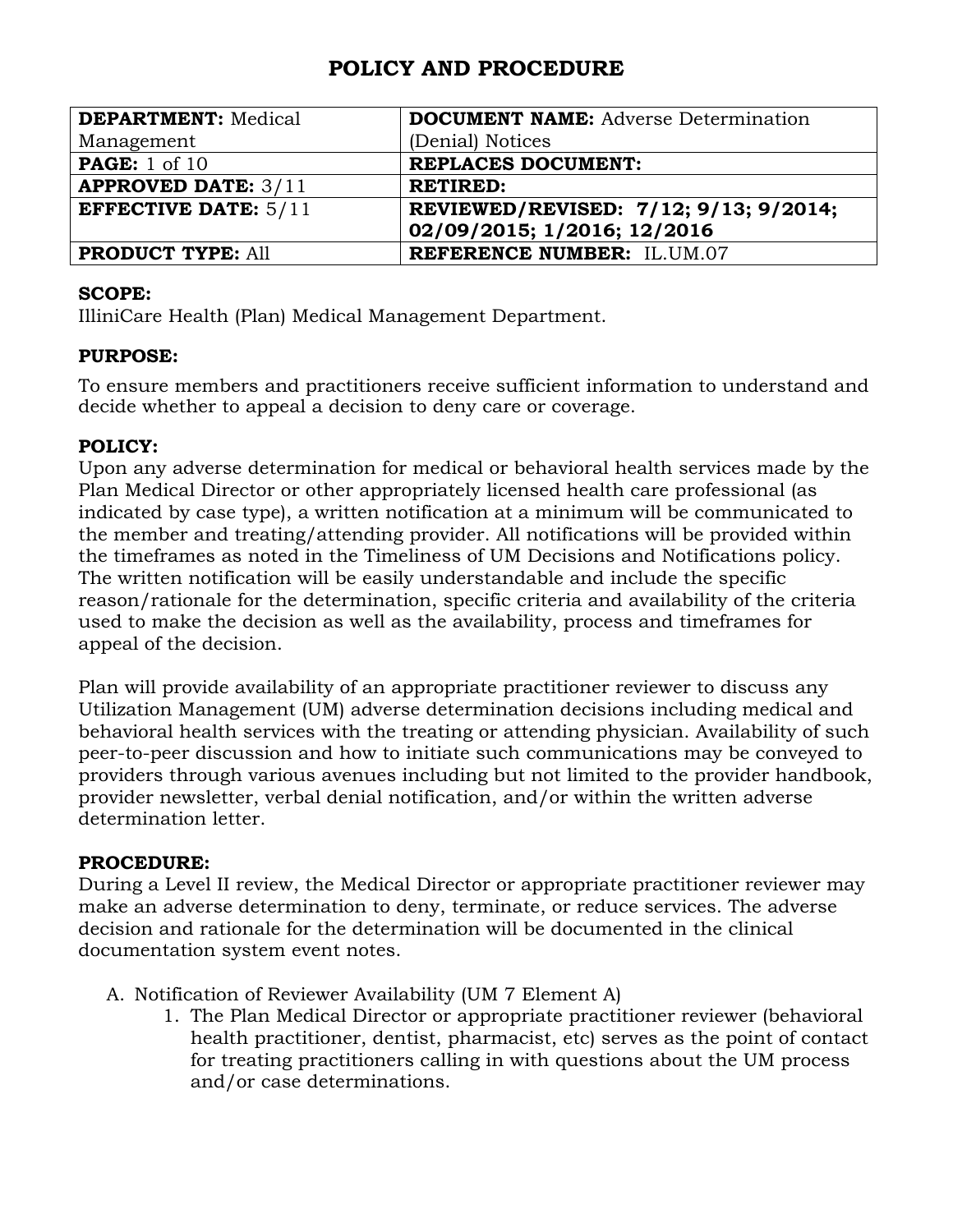| <b>DEPARTMENT: Medical</b>  | <b>DOCUMENT NAME:</b> Adverse Determination |
|-----------------------------|---------------------------------------------|
| Management                  | (Denial) Notices                            |
| <b>PAGE:</b> 1 of 10        | <b>REPLACES DOCUMENT:</b>                   |
| <b>APPROVED DATE: 3/11</b>  | <b>RETIRED:</b>                             |
| <b>EFFECTIVE DATE: 5/11</b> | REVIEWED/REVISED: 7/12; 9/13; 9/2014;       |
|                             | 02/09/2015; 1/2016; 12/2016                 |
| <b>PRODUCT TYPE: All</b>    | <b>REFERENCE NUMBER: IL.UM.07</b>           |

- 2. Treating practitioners are notified of availability of an appropriate practitioner reviewer to discuss any UM denial decisions through the Provider Handbook, New Provider Orientation, and/or the Provider Newsletter.
- 3. The Plan Medical Director may be contacted by calling the Plan's main toll-free phone number and asking for the Plan Medical Director. A Plan Case Manager may also coordinate communication between the Plan Medical Director and treating practitioner.
- B. Treating practitioners are provided with the opportunity to discuss any medical or behavioral health UM denial decisions with a physician or other appropriate reviewer (UM 7 Element B, E). Only the treating physician/provider may participate in this peer-to-peer discussion.
	- 1. At the time of verbal notification to the requesting practitioner/facility of an adverse determination, the Plan Case Manager will notify the requester of the opportunity for the treating physician to discuss the case directly with the Plan Medical Director or applicable practitioner reviewer making the determination.
		- *i. The time and date of both the denial notification and the offer of physician reviewer availability is documented in the clinical documentation system event notes.*
	- 2. Practitioner/facility notification that a physician or other appropriate reviewer is available to discuss the denial decision is also included in the written denial notification.
- C. Both the Member and requesting Provider shall receive a written notice of action (denial of medical coverage) regarding any denial, reduction or termination of service, including behavioral health services. (UM 7 Element C & Element D)
	- 1. The notice of action letter will be sent from the clinical documentation system and includes:
		- The specific reason for the denial, in easily understood language
		- A reference to the benefit provision, guideline, protocol or other similar criterion on which the denial decision is based
		- Notification that the Member can request a copy of the actual benefit provision, guideline, protocol or other similar criterion on which the denial decision was based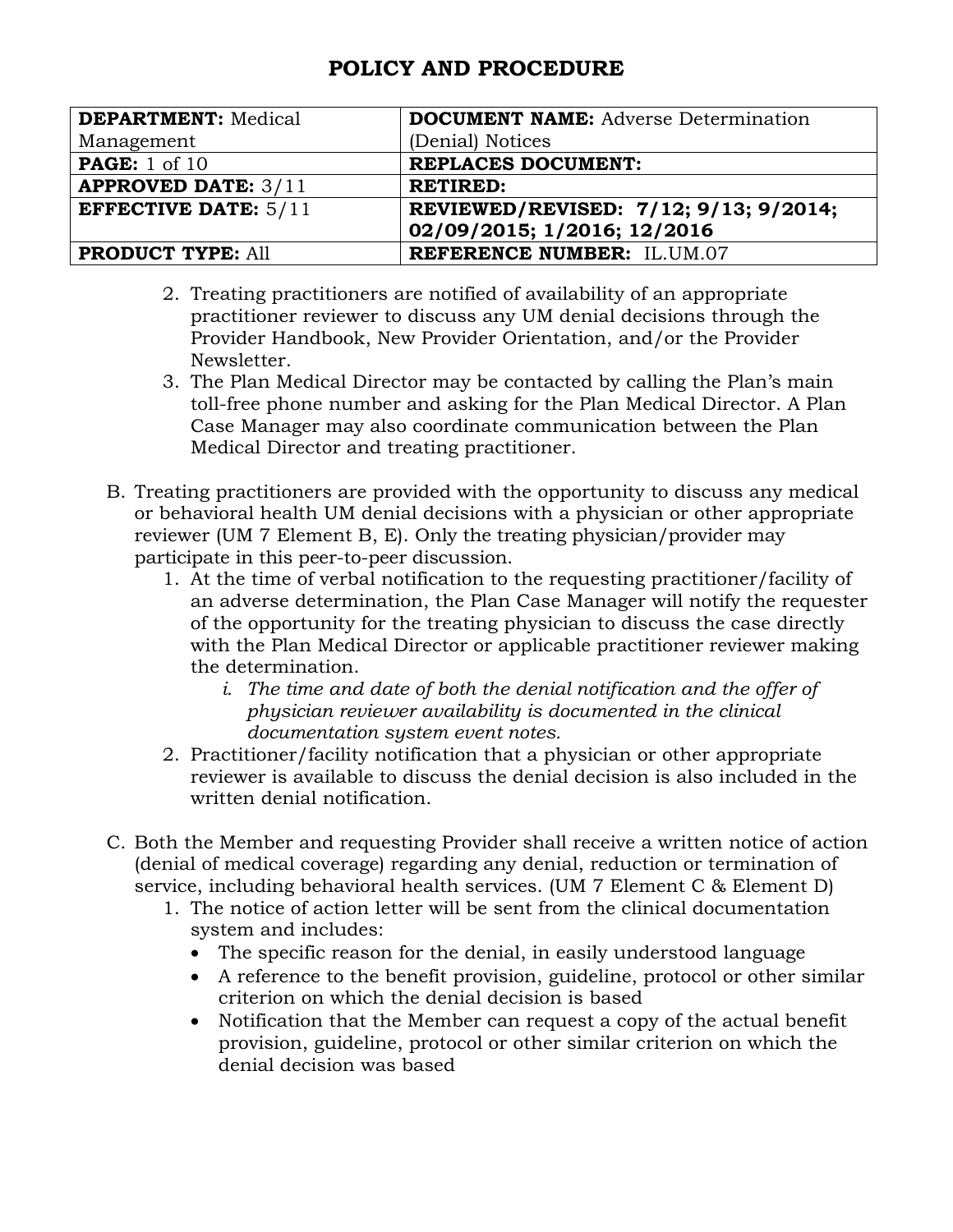| <b>DEPARTMENT: Medical</b>  | <b>DOCUMENT NAME:</b> Adverse Determination |
|-----------------------------|---------------------------------------------|
| Management                  | (Denial) Notices                            |
| <b>PAGE:</b> 1 of 10        | <b>REPLACES DOCUMENT:</b>                   |
| <b>APPROVED DATE: 3/11</b>  | <b>RETIRED:</b>                             |
| <b>EFFECTIVE DATE: 5/11</b> | REVIEWED/REVISED: 7/12; 9/13; 9/2014;       |
|                             | 02/09/2015; 1/2016; 12/2016                 |
| <b>PRODUCT TYPE: All</b>    | <b>REFERENCE NUMBER: IL.UM.07</b>           |

- A description of appeal rights, including the right to submit written comments, documents or other information relevant to the appeal
- An explanation of the appeal process, including the member's right to appoint a representative and time frames for deciding appeals and the circumstances under which external independent review rights are available and how to request them
- A description of the expedited appeal process including under what circumstances an expedited appeal can be requested, how to request an expedited appeal, and the time frames for resolution of an expedited appeal.
- 2. The Medical Director may work with the Plan Case Manager to draft the denial letter.
- 3. The letter must have the signature of the Plan Medical Director making the adverse determination.
- 4. The adverse determination letter will be mailed within the timeframes as indicated in the Timeliness of UM Decisions and Notifications policy
- 5. The Plan will assist any member requesting assistance in understanding an adverse determination notice, including any member with special communication needs.
- D. Denial of Behavioral Health Services
	- 1. Plan may delegate management of behavior health care benefits, including benefit and medical necessity determinations, to a behavioral health vendor such as Cenpatico Behavioral Health (CBH). The Plan remains accountable for delegated UM services and monitors performance of these services through the delegated vendor oversight process. (See associated policy and work process).

#### **REFERENCES:**

Illinois Integrated Care Program Contract Managed Care Reform and Patient Rights Act (215 ILCS 134/45) Health Carrier External Review Act (215 ILCS 180/) Code of Federal Regulations: 42 CFR 438 NCQA 2016 Health Plan Standards and Guidelines IL.UM.02 Clinical Decision Criteria IL.UM.02.01 Medical Necessity Review IL.UM.04 Appropriate UM Professionals IL.UM.05 Timeliness of UM Decisions and Notifications IL.UM.15 Oversight of Delegated UM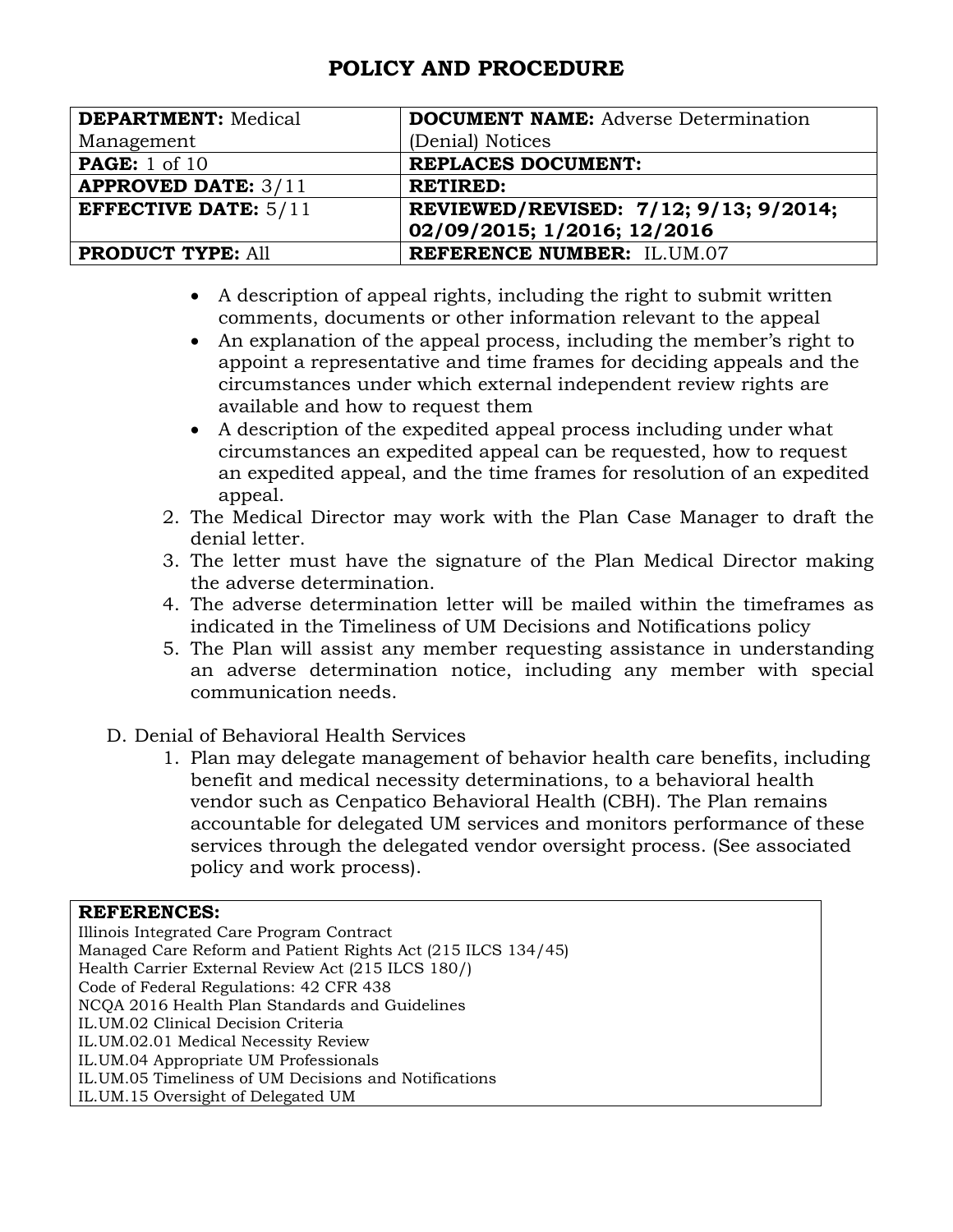| <b>DEPARTMENT: Medical</b>  | <b>DOCUMENT NAME:</b> Adverse Determination |
|-----------------------------|---------------------------------------------|
| Management                  | (Denial) Notices                            |
| <b>PAGE:</b> 1 of 10        | <b>REPLACES DOCUMENT:</b>                   |
| <b>APPROVED DATE: 3/11</b>  | <b>RETIRED:</b>                             |
| <b>EFFECTIVE DATE: 5/11</b> | REVIEWED/REVISED: 7/12; 9/13; 9/2014;       |
|                             | 02/09/2015; 1/2016; 12/2016                 |
| <b>PRODUCT TYPE: All</b>    | <b>REFERENCE NUMBER: IL.UM.07</b>           |

#### **ATTACHMENTS:**

Attachment: Denial (Adverse Determination) Letter Template Attachment: Authorized Representative Designation Form Attachment: Sample Denial Letter Language (see below)

#### **DEFINITIONS:**

**Action** means (i) The denial or limitation of authorization of a requested service; (ii) the reduction, suspension, or termination of a previously authorized service; (iii) the denial of payment for a service; (iv) the failure to provide services in a timely manner; (v) the failure to respond to an Appeal in a timely manner, or (vi) solely with respect to an MCO that is the only Contractor serving a rural area, the denial of an Enrollee's request to obtain services outside of the Contracting Area.

**Adverse determination:** a determination by a health care plan under Section 45 or by a utilization review program under Section 85 that a health care service is not medically necessary (215ILCS 134/) Managed Care Reform and Patient Rights Act)

**Appropriate practitioner:** An organization representative who makes UM denial decisions. Depending on the type of case, the reviewer may be a physician, pharmacist, chiropractor, dentist or other practitioner type, as appropriate.

Level II Review: Second level of medical necessity review. Performed by Plan Medical Director or other designated qualified practitioner. See associated policy for further description.

| <b>STIRTAIT</b><br>Ð.<br><b>KEAISIOM</b> | ш |
|------------------------------------------|---|
|                                          |   |

## **POLICY AND PROCEDURE APPROVAL**

The electronic approval retained in Compliance 360, Centene's P&P management software, is considered equivalent to a physical signature.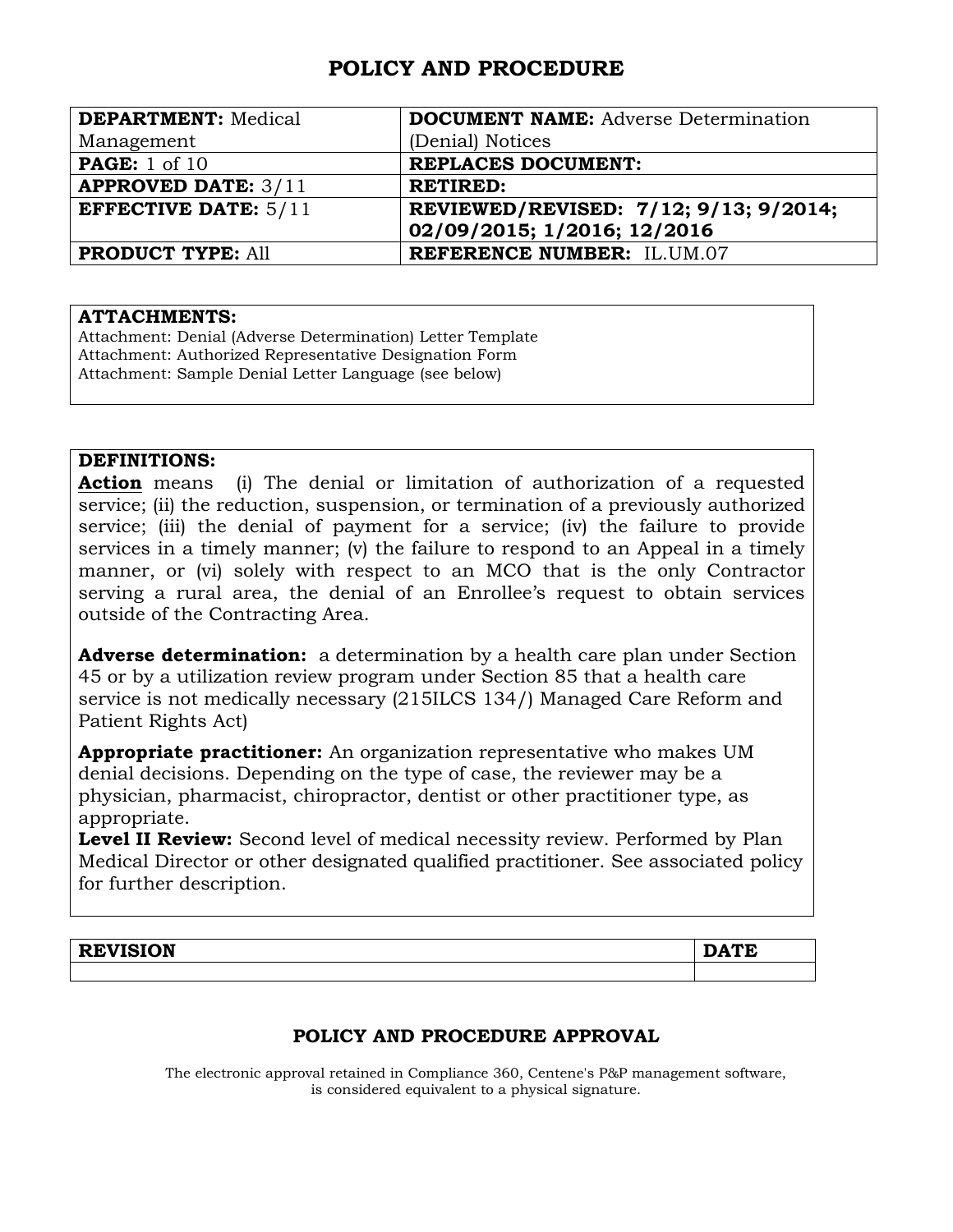| <b>DEPARTMENT: Medical</b>  | <b>DOCUMENT NAME:</b> Adverse Determination |
|-----------------------------|---------------------------------------------|
| Management                  | (Denial) Notices                            |
| <b>PAGE:</b> 1 of 10        | <b>REPLACES DOCUMENT:</b>                   |
| <b>APPROVED DATE: 3/11</b>  | <b>RETIRED:</b>                             |
| <b>EFFECTIVE DATE: 5/11</b> | REVIEWED/REVISED: 7/12; 9/13; 9/2014;       |
|                             | 02/09/2015; 1/2016; 12/2016                 |
| <b>PRODUCT TYPE: All</b>    | <b>REFERENCE NUMBER: IL.UM.07</b>           |

VP, Medical Management: \_\_\_\_\_\_Electronic Signature on File\_\_\_\_\_\_\_\_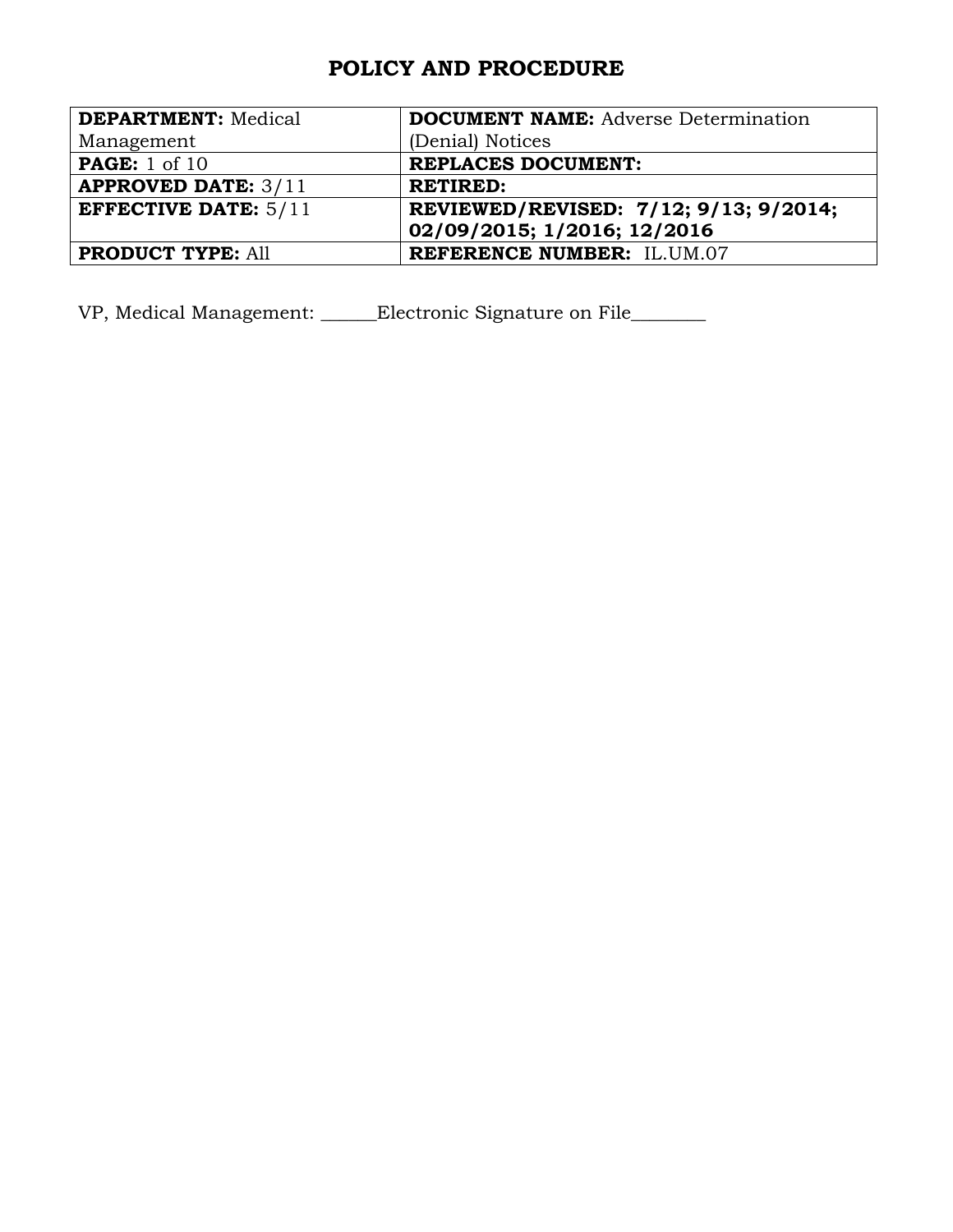| SAMPLE DENIAL LETTER LANGUAGE                                                 |                                                                                                                                                                                                                                                                                                                                                                                                                                                                                                 |
|-------------------------------------------------------------------------------|-------------------------------------------------------------------------------------------------------------------------------------------------------------------------------------------------------------------------------------------------------------------------------------------------------------------------------------------------------------------------------------------------------------------------------------------------------------------------------------------------|
| <b>Inpatient Medical Necessity (Admit Denial)</b>                             | Our medical director has reviewed the clinical information provided, and<br>concluded that a hospital admission for date(s) of service [ ] was not<br>required based on the member's condition. The reason this service<br>cannot be approved is because an overnight stay in the hospital is not<br>required to perform [SERVICE] the member received. Based on our<br>InterQual acute care [SPECIFY CRITERIA] criteria, these services<br>could be provided in an outpatient setting.         |
| <b>Inpatient Medical Necessity (Continued Stay</b><br>Denial)                 | Our medical director has reviewed the clinical information provided, and<br>concluded that a continued hospital stay for date(s) of service $[ ]$ was<br>not required based on the member's condition. The reason this service<br>cannot be approved is because hospitalization for [SERVICES] is not<br>required. Based on our InterQual acute care [SPECIFY CRITERIA]<br>criteria, these services could be provided in an outpatient setting.                                                 |
| <b>Inpatient Medical Necessity (NICU Leveling</b><br>Denial)                  | Our medical director has reviewed the clinical information provided, and<br>concluded that a continued hospital stay for date(s) of service [ ] can be<br>provided at nursery level []. Based on our InterQual acute care [criteria<br>set] criteria, services cannot be approved at nursery level [ ] because<br>continued hospitalization for [SERVICES] can be provided at nursery<br>level $[$ $]$ .                                                                                        |
| <b>Inpatient Medical Necessity (Leveling Denial)</b>                          | Our medical director has reviewed the clinical information provided, and<br>concluded that a continued hospital stay for date(s) of service $\lceil$ an be<br>provided at a [] level. Based on our InterQual acute care [criteria set]<br>criteria, services cannot be approved at a [] level because continued<br>hospitalization for [SERVICES] can be provided at [] level of care.                                                                                                          |
| <b>Inpatient Behavioral Health/Substance Abuse</b><br>(Admit Denial)          | Our medical director has reviewed the clinical information provided, and<br>concluded that a hospital admission for date(s) of service [] was not<br>required since there is no evidence that the Criteria from Cenpatico<br>Behavioral Health was met based on the members condition. Based on<br>our Cenpatico Behavioral Health acute care [SPECIFY CRITERIA]<br>criteria, these services could be provided in an outpatient setting.                                                        |
| <b>Inpatient Behavioral Health/Substance Abuse</b><br>(Continued Stay Denial) | Our medical director has reviewed the clinical information provided, and<br>concluded that a continued hospital stay for date(s) of service $[ ]$ was<br>not required based on the member's condition. The reason this service<br>cannot be approved is because the clinical information provided on<br>member's condition does not meet Cenpatico's criteria. Based on our<br>Cenpatico Behavioral Health acute care criteria, these services could be<br>provided in an outpatient setting.   |
| <b>Inpatient Behavioral Health/Substance Abuse</b><br>(Benefit Denial)        | Our medical director has reviewed the clinical information provided for<br>benefit coverage for [BH/SA] services. After review of the medical<br>information provided, we have determined that this is not a covered<br>service. According to section 4.1.4 of the Medicaid contract, Medicaid<br>covered services not provided by contractor include [BH/SA] services.<br>Benefits are available for [SA/BH] services through the members fee-<br>for-service Medicaid benefit.                |
| <b>Insufficient Clinical Information Hospital</b><br>(Admit Denial)           | Our medical director has reviewed the clinical information provided.<br>Based on the information received from the hospital we can not<br>determine whether a hospital admission is needed because we have no<br>information about the members' symptoms or health care needs. The<br>diagnosis alone does not allow us to assess severity of illness or intensity<br>of service as needed to apply InterQual [SPECIFY CRITERIA] criteria,<br>therefore the hospital admission is not approved. |
| <b>Insufficient Clinical Information Hospital</b>                             | Our medical director has reviewed the clinical information provided.                                                                                                                                                                                                                                                                                                                                                                                                                            |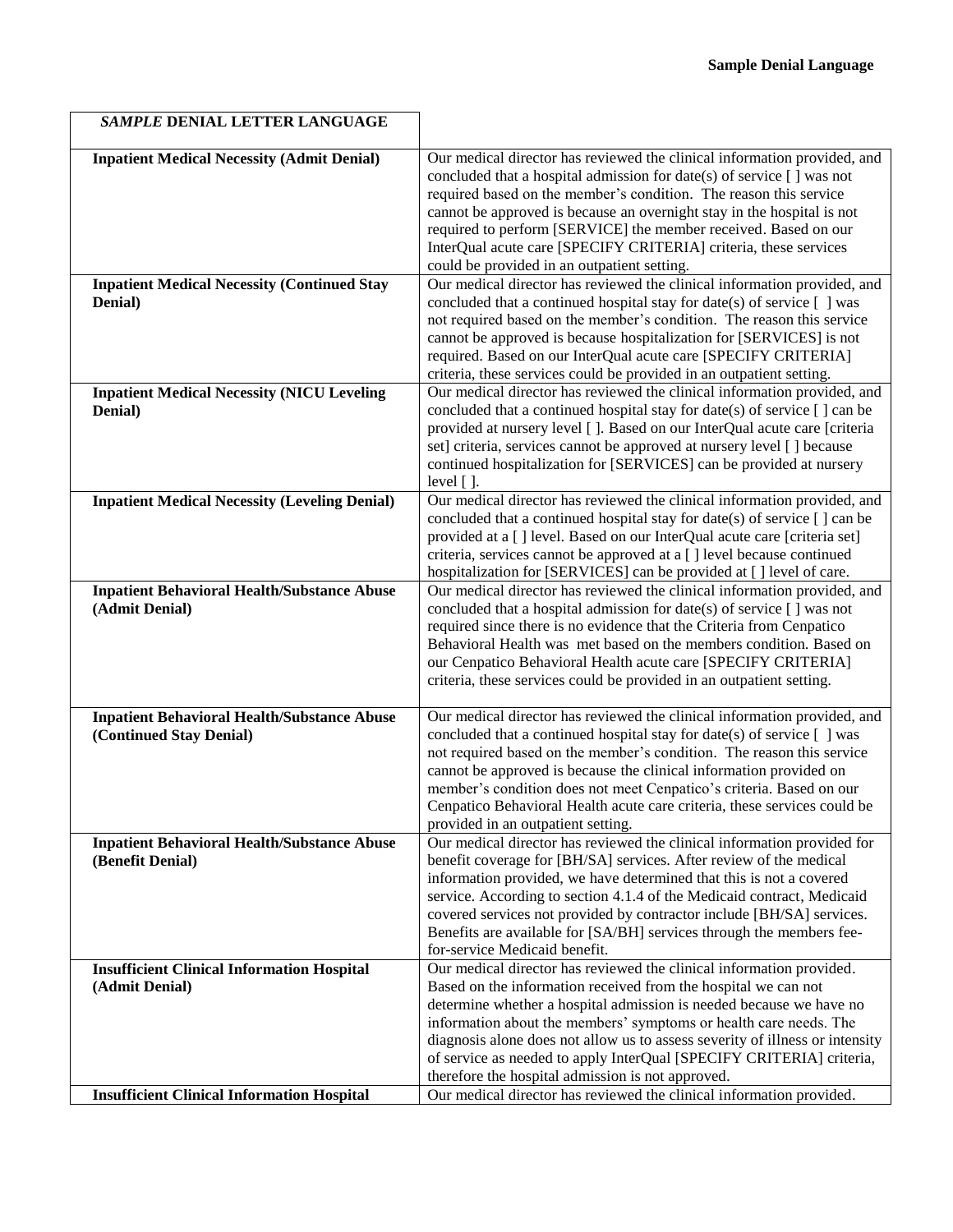| (Continued Stay Denial)                            | Based on the information received from the hospital we can not                                                                             |
|----------------------------------------------------|--------------------------------------------------------------------------------------------------------------------------------------------|
|                                                    | determine whether a continued hospital stay is needed because we have                                                                      |
|                                                    | no additional information about the members' symptoms or health care                                                                       |
|                                                    | needs for dates of service []. The information provided does not allow                                                                     |
|                                                    | us to assess severity of illness or intensity of service as needed to apply                                                                |
|                                                    | InterQual [SPECIFY CRITERIA] criteria, therefore the continued                                                                             |
|                                                    | hospital stay is not approved.                                                                                                             |
| <b>Out-of-Network Medical Necessity</b>            | Our medical director has reviewed the clinical information provided                                                                        |
| (Inpatient/Outpatient Denial)                      | regarding your request to be seen by [NAME], an out-of-network                                                                             |
|                                                    | specialist. As noted in your member handbook, authorization for                                                                            |
|                                                    | coverage of an out-of-network physician or facility will only be                                                                           |
|                                                    | provided if there is documentation of a specific medical condition that                                                                    |
|                                                    | cannot be treated by an in-network specialist. Information submitted by                                                                    |
|                                                    | your physician does not demonstrate that your health care needs cannot<br>be met by an in-network specialist. Benefits are available for a |
|                                                    | physician of the same specialty in network (list some names of                                                                             |
|                                                    | providers).                                                                                                                                |
| <b>Outpatient Medical Necessity Denial</b>         | Our medical director has reviewed the clinical information provided, and                                                                   |
|                                                    | concluded that benefit coverage for [] cannot be provided. Based on the                                                                    |
|                                                    | information provided, there is no evidence of an adequate trial of                                                                         |
|                                                    | [PROVIDE EXAMPLES]. We based our decision on InterQual                                                                                     |
|                                                    | Procedures [SPECIFY CRITERIA] criteria                                                                                                     |
| <b>Non-Covered Benefit Denial</b>                  | The Plan. has received a request for benefit coverage for []. After                                                                        |
|                                                    | review of the medical information provided, we have determined that                                                                        |
|                                                    | this is not a covered service. Please see the Benefits Section in your                                                                     |
|                                                    | Member's Handbook for a complete description of services covered and                                                                       |
|                                                    | not covered by your health plan. This denial is not a determination based                                                                  |
|                                                    | on medical necessity, and is therefore not appealable as such.                                                                             |
| <b>Synagis Medical Necessity Denial</b>            | Our medical director has reviewed the clinical information provided                                                                        |
|                                                    | regarding your request for Synagis. Based on the information received                                                                      |
|                                                    | from the provider Synagis was not required based on the member's<br>condition. The reason this drug cannot be approved is because it is    |
|                                                    | effective for children less than 32 weeks gestation with either congenital                                                                 |
|                                                    | heart disease, chronic lung disease, or two risk factors such as severe                                                                    |
|                                                    | neuromuscular disease, congenital abnormality of the Airway, child care                                                                    |
|                                                    | attendance, school aged siblings or exposure to environmental air                                                                          |
|                                                    | pollutants. The clinical information submitted does not demonstrate (list                                                                  |
|                                                    | criteria not met). We based our decision on Synagis Medical Policy.                                                                        |
| <b>Pharmacy Medical Necessity Denial</b>           | Our medical director has reviewed the clinical information provided                                                                        |
|                                                    | regarding your request for [DRUG]. Based on the information received                                                                       |
|                                                    | from the provider [DRUG] was not required based on the member's                                                                            |
|                                                    | condition. The reason this drug cannot be approved is because                                                                              |
|                                                    | [REASON]. We based our decision on [DRUG] Medical Policy.                                                                                  |
|                                                    | SAMPLE DENIAL LETTER LANGUAGE                                                                                                              |
| <b>Inpatient Medical Necessity (Admit Denial)</b>  | Our medical director has reviewed the clinical information provided,                                                                       |
|                                                    | and concluded that a hospital admission for date(s) of service [ ] was                                                                     |
|                                                    | not required based on the member's condition. The reason this                                                                              |
|                                                    | service cannot be approved is because an overnight stay in the                                                                             |
|                                                    | hospital is not required to perform [SERVICE] the member                                                                                   |
|                                                    | received. Based on our InterQual acute care [SPECIFY CRITERIA]                                                                             |
|                                                    | criteria, these services could be provided in an outpatient setting.                                                                       |
| <b>Inpatient Medical Necessity (Continued Stay</b> | Our medical director has reviewed the clinical information provided,                                                                       |
| Denial)                                            | and concluded that a continued hospital stay for date(s) of service [                                                                      |
|                                                    | was not required based on the member's condition. The reason                                                                               |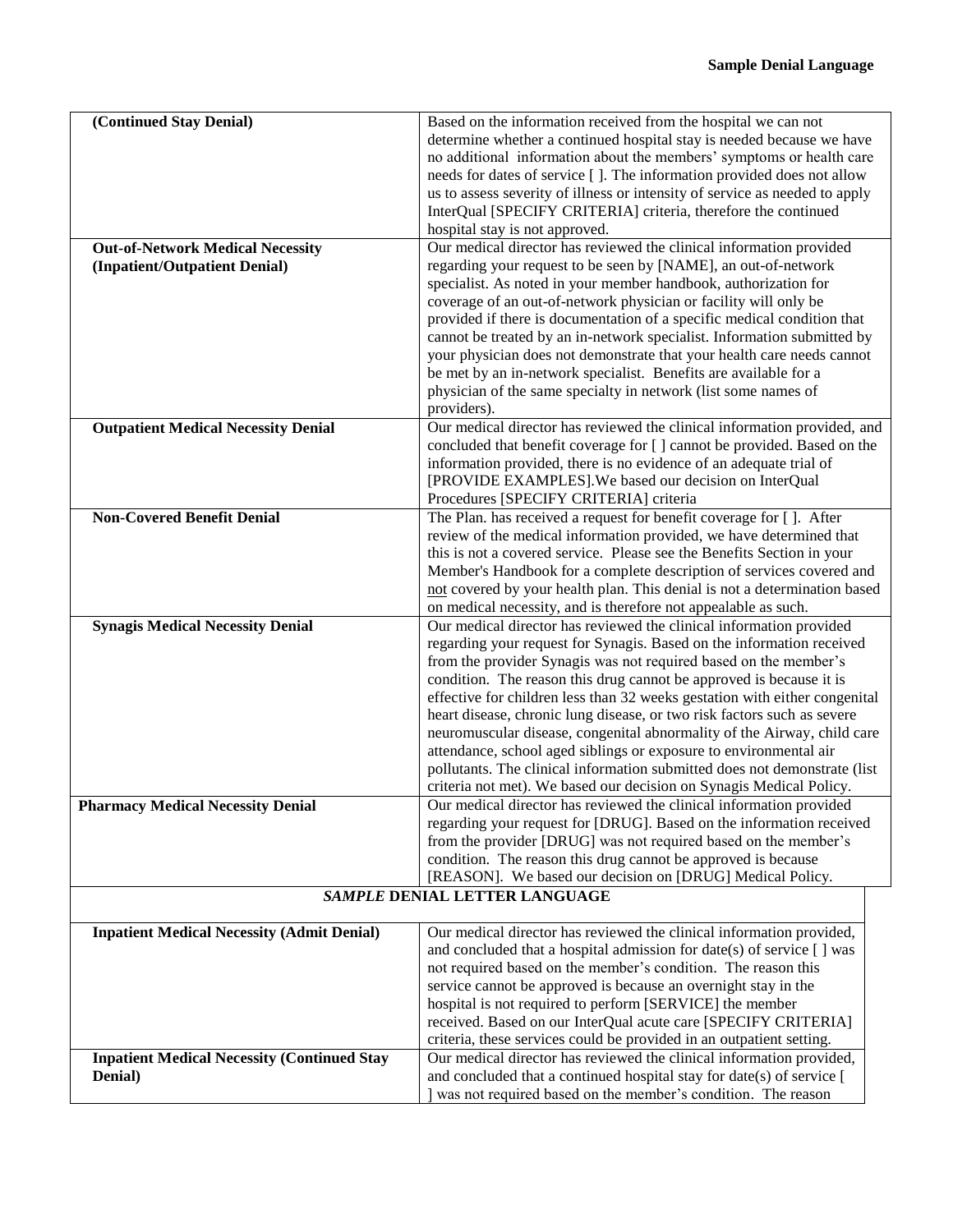|                                                                               | this service cannot be approved is because hospitalization for                                                                                |
|-------------------------------------------------------------------------------|-----------------------------------------------------------------------------------------------------------------------------------------------|
|                                                                               | [SERVICES] is not required. Based on our InterQual acute care                                                                                 |
|                                                                               | [SPECIFY CRITERIA] criteria, these services could be provided in                                                                              |
|                                                                               | an outpatient setting.                                                                                                                        |
| <b>Inpatient Medical Necessity (NICU Leveling</b>                             | Our medical director has reviewed the clinical information provided,                                                                          |
| Denial)                                                                       | and concluded that a continued hospital stay for date(s) of service $[ ]$                                                                     |
|                                                                               | can be provided at nursery level []. Based on our InterQual acute                                                                             |
|                                                                               | care [criteria set] criteria, services cannot be approved at nursery                                                                          |
|                                                                               | level [] because continued hospitalization for [SERVICES] can be                                                                              |
|                                                                               | provided at nursery level [].<br>Our medical director has reviewed the clinical information provided,                                         |
| <b>Inpatient Medical Necessity (Leveling Denial)</b>                          | and concluded that a continued hospital stay for date(s) of service [ ]                                                                       |
|                                                                               | can be provided at a [ ] level. Based on our InterQual acute care                                                                             |
|                                                                               | [criteria set] criteria, services cannot be approved at a [] level                                                                            |
|                                                                               | because continued hospitalization for [SERVICES] can be provided                                                                              |
|                                                                               | at $\lceil \cdot \rceil$ level of care.                                                                                                       |
| <b>Inpatient Behavioral Health/Substance Abuse</b>                            | Our medical director has reviewed the clinical information provided,                                                                          |
| (Admit Denial)                                                                | and concluded that a hospital admission for date(s) of service [ ] was                                                                        |
|                                                                               | not required since there is no evidence that the Criteria from                                                                                |
|                                                                               | Cenpatico Behavioral Health was met based on the members                                                                                      |
|                                                                               | condition. Based on our Cenpatico Behavioral Health acute care                                                                                |
|                                                                               | [SPECIFY CRITERIA] criteria, these services could be provided in                                                                              |
|                                                                               | an outpatient setting.                                                                                                                        |
|                                                                               |                                                                                                                                               |
| <b>Inpatient Behavioral Health/Substance Abuse</b><br>(Continued Stay Denial) | Our medical director has reviewed the clinical information provided,<br>and concluded that a continued hospital stay for date(s) of service [ |
|                                                                               | ] was not required based on the member's condition. The reason                                                                                |
|                                                                               | this service cannot be approved is because the clinical information                                                                           |
|                                                                               | provided on member's condition does not meet Cenpatico's criteria.                                                                            |
|                                                                               | Based on our Cenpatico Behavioral Health acute care criteria, these                                                                           |
|                                                                               | services could be provided in an outpatient setting.                                                                                          |
| <b>Inpatient Behavioral Health/Substance Abuse</b>                            | Our medical director has reviewed the clinical information provided                                                                           |
| (Benefit Denial)                                                              | for benefit coverage for [BH/SA] services. After review of the                                                                                |
|                                                                               | medical information provided, we have determined that this is not a                                                                           |
|                                                                               | covered service. According to section 4.1.4 of the Medicaid                                                                                   |
|                                                                               | contract, Medicaid covered services not provided by contractor                                                                                |
|                                                                               | include [BH/SA] services. Benefits are available for [SA/BH]                                                                                  |
|                                                                               | services through the members fee-for-service Medicaid benefit.                                                                                |
| <b>Insufficient Clinical Information Hospital</b><br>(Admit Denial)           | Our medical director has reviewed the clinical information provided.<br>Based on the information received from the hospital we can not        |
|                                                                               | determine whether a hospital admission is needed because we have                                                                              |
|                                                                               | no information about the members' symptoms or health care needs.                                                                              |
|                                                                               | The diagnosis alone does not allow us to assess severity of illness or                                                                        |
|                                                                               | intensity of service as needed to apply InterQual [SPECIFY                                                                                    |
|                                                                               | CRITERIA] criteria, therefore the hospital admission is not                                                                                   |
|                                                                               | approved.                                                                                                                                     |
| <b>Insufficient Clinical Information Hospital</b>                             | Our medical director has reviewed the clinical information provided.                                                                          |
| (Continued Stay Denial)                                                       | Based on the information received from the hospital we can not                                                                                |
|                                                                               | determine whether a continued hospital stay is needed because we                                                                              |
|                                                                               | have no additional information about the members' symptoms or                                                                                 |
|                                                                               | health care needs for dates of service []. The information provided                                                                           |
|                                                                               | does not allow us to assess severity of illness or intensity of service                                                                       |
|                                                                               | as needed to apply InterQual [SPECIFY CRITERIA] criteria,                                                                                     |
|                                                                               | therefore the continued hospital stay is not approved.                                                                                        |
| <b>Out-of-Network Medical Necessity</b>                                       | Our medical director has reviewed the clinical information provided                                                                           |